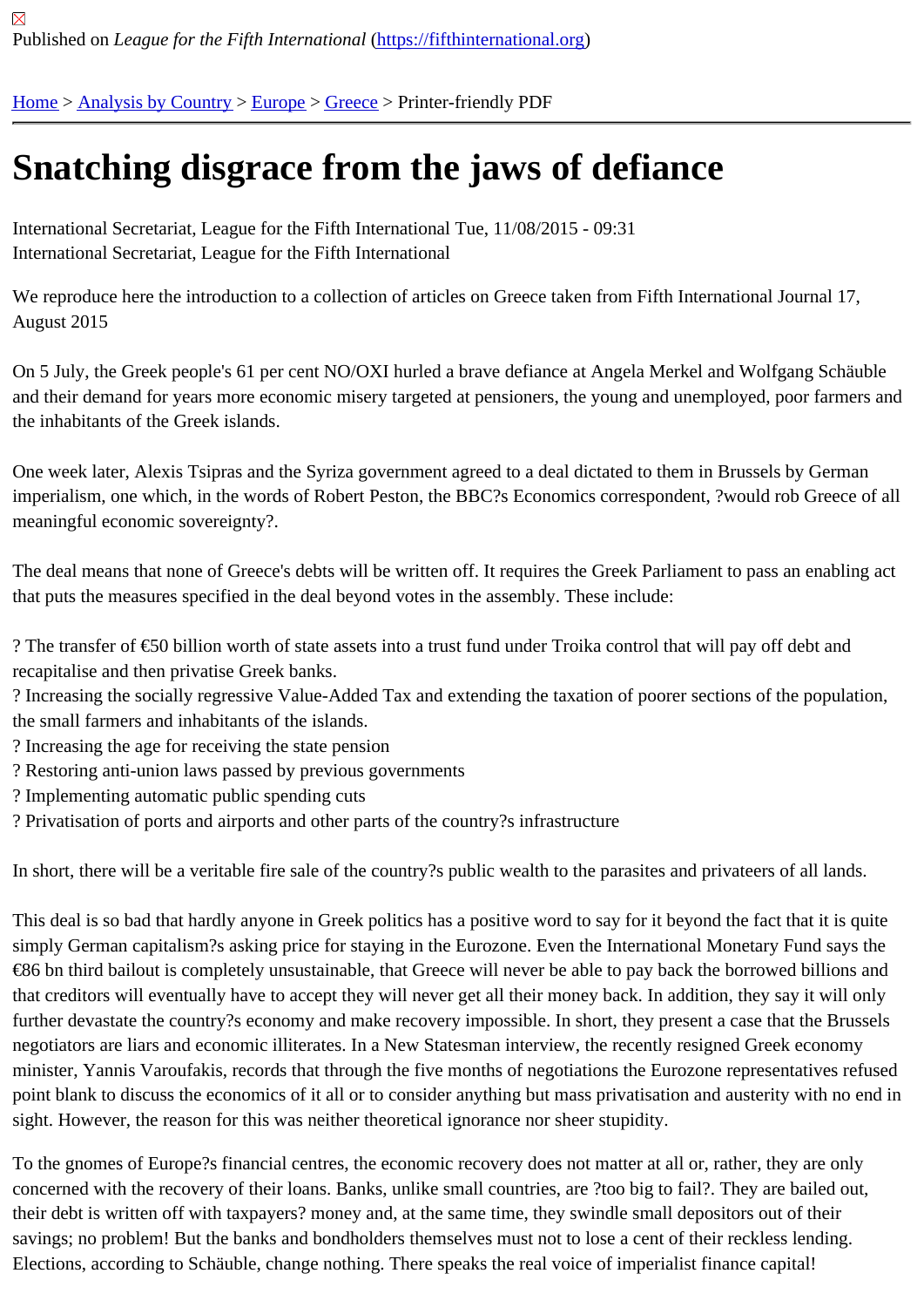$\Gamma$  the bankers and finance ministers had a walkover. The Syria leaders seemed genuinely to imagine that the Syri latter would negotiate with them in good faith. In fact, they were simply seeking the opportune moment to destroy them; having first made good use of them as their messenger boys.

Syriza had to be punished so viciously because if Greece were seen to ?get away? with electing a party that actua reduced austerity, this example would spread to countries like Spain, Portugal, Italy etc. If there were a Europe-wid undermining of governments that had made their peoples pay for a crisis they didn?t cause, the whole strategy of European ruling classes would come crashing down, including those states, like Britain, that were outside the Euro

Ordinary people might wake up to the fact that they could affect economic policy. Instead, they had to be put back to sleep with a brutal blow. Democracy not only stops at the door of the workplace (as the saying goes) but even mor it stops at the door of the banks.

The capitulation of Alexis Tsipras and the Syriza government is another sorry chapter in the history of betrayals by reformist parties that have characterised the workers? movement over the past century. In fact, it has an interestin parallel with the actions of Britain?s first Labour Prime Minister, Ramsay MacDonald, in 1931. Britain had a huge empire then, bigger than the EU, and the pound sterling, like today?s dollar or euro, was a global reserve currency and his economics minister, Philip Snowden, had been told by the Bank of England that they must balance the bu in order to keep the pound on the Gold Standard. To do this, they proposed huge cuts in public spending, including to public sector wages and to the "dole" paid to the 2.5 million unemployed.

The main difference between the situation in Greece today and that in Britain in 1931 is that the Labour-affiliated ti unions and the majority of Labour Party in parliament dared to oppose these measures. MacDonald went to the Ki hand in his resignation, but was persuaded by the monarch to form a National Government with the Tories instead Labour Party then expelled the traitor McDonald and all the MPs who supported this betrayal.

Tsipras has not completed MacDonald?s path to a coalition with the main right wing parties in his country, yet. But is thanks to the fact that, so far, his party has not forced him to such a choice. The majority of Syriza MPs, and the biggest trade union in Greece, initially backed his betrayal and still seem ready to implement the transformation of Greece into an impoverished colony of European imperialism.

Syriza?s actions prove once again that in such situations a reformist party will betray its supporters. This is well expressed in Varoufakis? interview with the New Statesman in which he explains that the Troika did not seriously attempt to negotiate at all. Asked why he carried on the charade for five months, he replied:

?Well, one doesn?t have an alternative. Our government was elected with a mandate to negotiate. So our first ma was to create the space and time to have a negotiation and reach another agreement. That was our mandate ? ou mandate was to negotiate, it was not to come to blows with our creditors. ? ? www.newstatesman.com/worldaffairs/2015/07/yanis-varoufakis-full-[1]

And if the creditors were determined to come to blows with him? The [reformists had no answer except ?.](http://www.newstatesman.com/world-affairs/2015/07/yanis-varoufakis-full-transcript-our-battle-save-greece) capitulate [Their bluff had been called.](http://www.newstatesman.com/world-affairs/2015/07/yanis-varoufakis-full-transcript-our-battle-save-greece)

The worst aspect of Syriza?s prolonged negotiations strategy was that it entailed five months of paralysing the will initiative of the workers and youth who had just put them in power. The repeated optimistic spin from Varoufakis ai Tsipras, suggesting a deal was just around the corner, added to this. Who were they fooling? Not their EU oppone certainly, only their own supporters.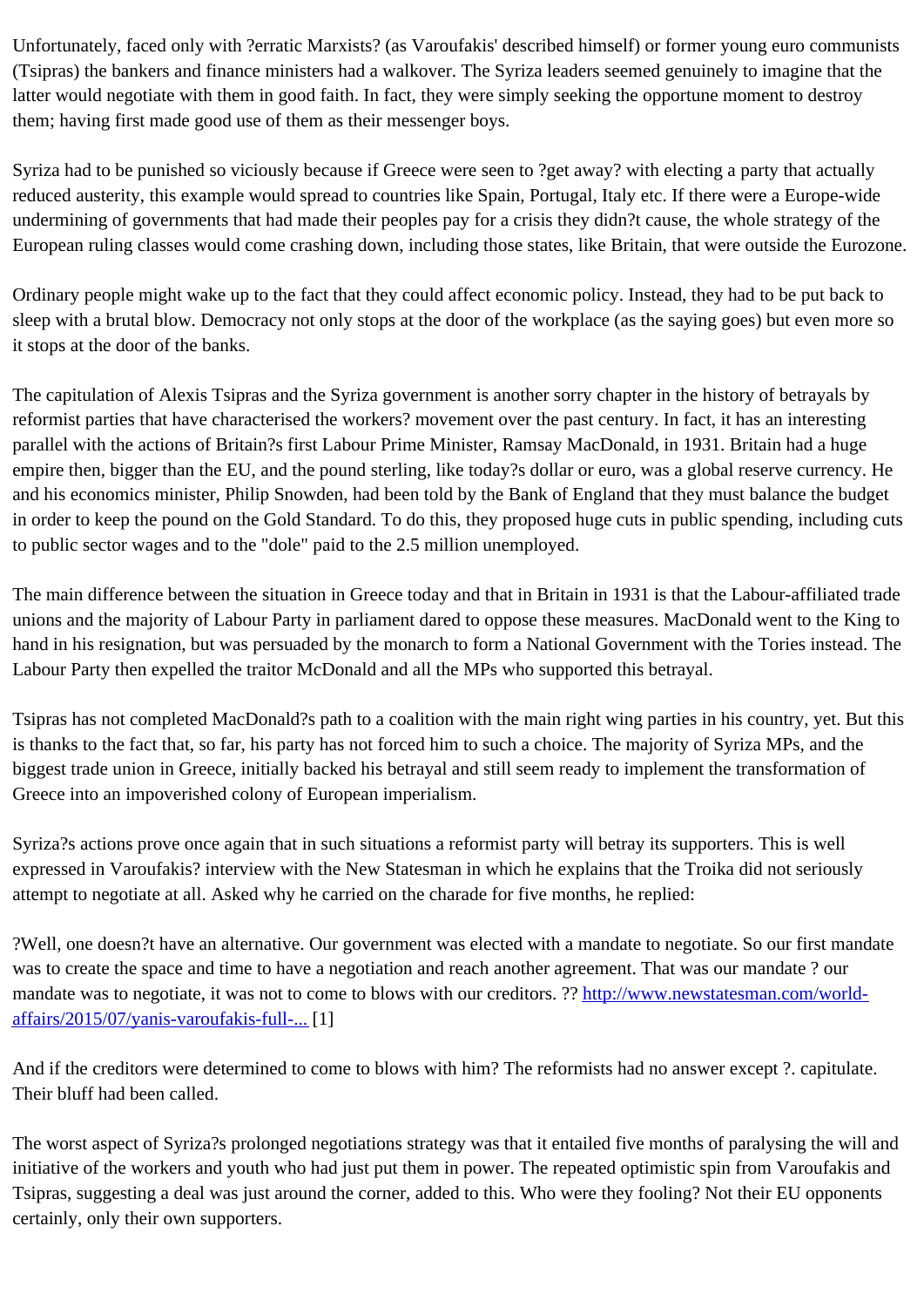Finally, the referendum at the eleventh hour was a cruel hoax on the part of the Tsipras leadership. Ordinary Greek people were sincere and responded magnificently to the call. The result revealed that the mass of ordinary people were still willing to fight. Indeed, people thought they were arming their leaders with a mandate to resist, not an excuse for abject surrender.

Events in Greece reveal sharply another issue that is at stake, one that relates to what sort of party the working class really needs in such a situation. Developments in Greece in 2012, and again in 2015, show that, quite independently of the will or action of politicians or trade union leaderships, political crises can and will repeatedly arise which pose the question point blank: in whose class interests will the government act?

Since its meteoric rise in 2012, Syriza has been boosted in left-wing circles as the model for a new sort of party, a ?broad party?, one particularly suited to today?s conditions. Obviously, it was better than Social Democracy and Labourism, which feared even to express any dissent from austerity and neoliberalism. Obviously, too, so the story went, a revolutionary party and the struggle for power (not just for office) was out of the question. ?Look at the size of the revolutionary left.? It's just not ?fit for purpose? and this is usually accompanied by cynical laughter.

But, wait a minute, we can have parties that are anti-austerity, anti-neoliberal and can win elections and even form governments. Indeed there is even a grouping of them in Europe called the European Left Party. And where they don?t already exist we can perhaps build them as what the Fourth International calls ?broad parties? a policy it has put into practice in France, Spain, Portugal, Denmark and Britain.

By a ?broad" party they mean it must include both reformists and revolutionaries within its ranks. Its programme, likewise, must not come out definitively for one or the other of these opposed strategies. Like the New Anticapitalist Party in France, or like Syriza itself, it might adopt a number of discrete revolutionary policies within its programme. It can talk of the need for a ?rupture? with austerity, neoliberalism, even capitalism. But these ?ruptures? remain in the distant future, entirely rhetorical with no actuality of a revolution in sight.

What such a method cannot present is a clear answer to the questions ?How shall the working class take power?? ?What role should a party play in preparing for this, both day-to-day, and at the critical conjuncture in a political and social crisis??

By its very logic, any long-term ?cohabitation? between fundamentally opposed forces will have to be on a basis tolerable to the reformists. If the reformists are in a majority in the membership, and a majority in the leadership and the parliamentary fraction, then the party?s general practice will be overwhelmingly electoralist and it will inculcate this outlook in its cadres, and its voters, too.

Syriza did not, for example, ?interfere? in the trade unions or seek to ?hegemonise" the social movements. It sought only to be their electoral expression, that is, to exploit them politically.

The best that the advocates of this broad party strategy can do is to give such a party a Marxist colouration on largely secondary issues. This allows it to deceive the people that it is a far left party, a party that will act totally differently from the old Social Democracy. Yet, at the critical moment, it will betray like Tsipras has done or MacDonald did 85 years ago.

Those ?revolutionaries? who see cohabitation in such reformist parties as a necessary project, to which there is no alternative, will be dragged along behind the reformists, wailing and weeping that ?the time is not ripe? for revolutionary action, that ?party unity? is imperative to resist the right wing, and that to be expelled by the reformist leaders is to be separated from the masses.